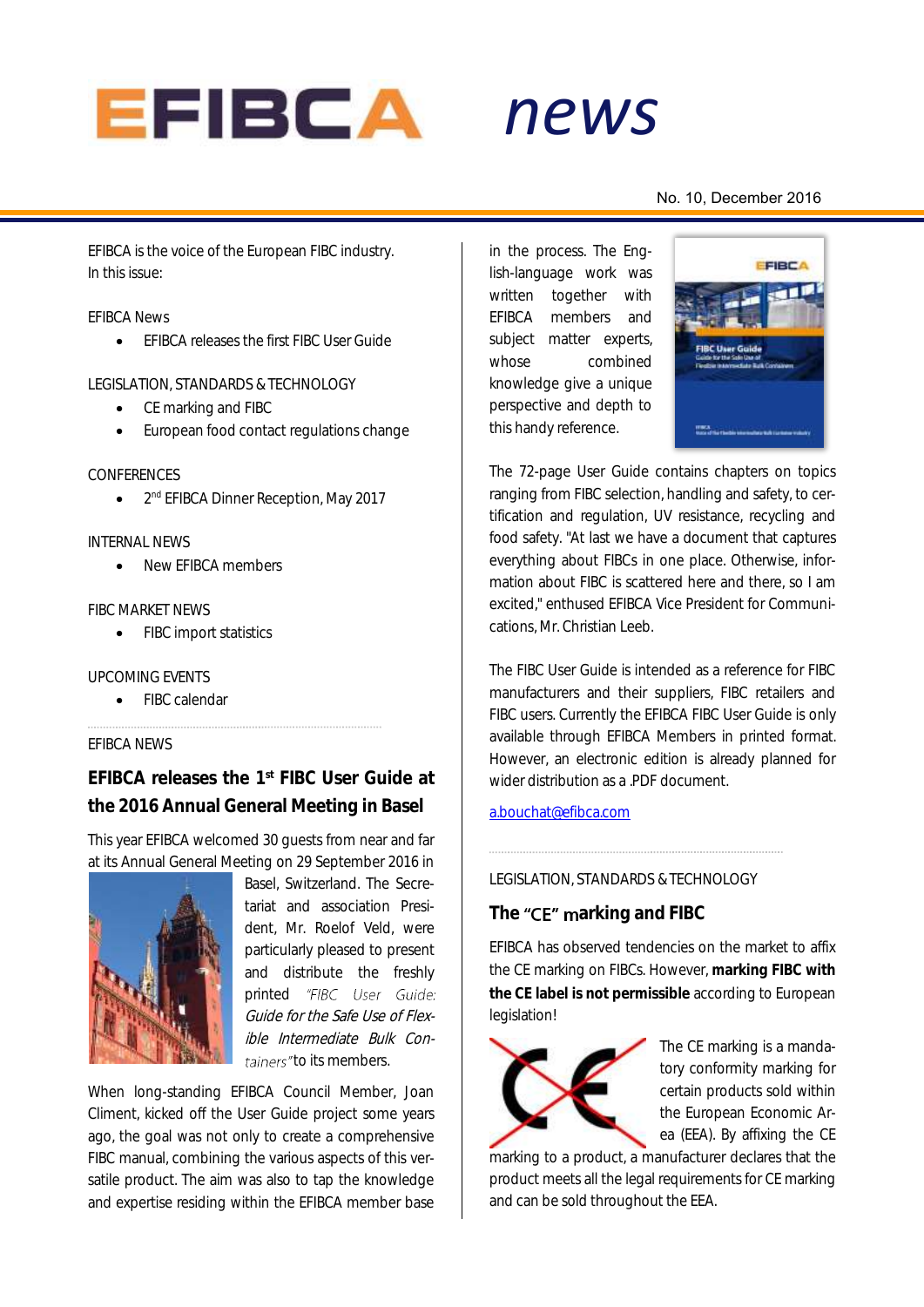This also applies to products made in other countries that are sold in the EEA. CE stands for French "Conformité Européenne", meaning "European Conformity".

But not all products require a CE marking. It is only compulsory for most of the products covered by the New Approach Directives. In fact, it is forbidden to affix CE marking to other products.

Some have claimed that that FIBC (or parts of them) can be categorized as a "lifting accessory", and should therefore be marked, but these claims are false. Lifting accessories do fall under the scope of the Machinery Directive 2006/42/EC, to which the CE marking applies, but FIBC are not included.

All product groups subject to CE marking and the applicable directive(s) and harmonized standards can be checked with help of the EU Commission's quidance on CE marking for manufacturers. Further information on the CE marking and its application can be found under [www.efibca.com](http://www.efibca.com/) .

# **Important changes to the European food contact regulations**

Also known as the "Plastics Regulation" or the "Plastics Implementation Measure" PIM, Regulation (EU) No 10/2011 establishes migration limits for plastic materials and articles intended to come into contact with food which can potentially transfer toxic substances and pose a danger to human health. This central European regulation has already been amended 5 times since its entry into force in 2011. Yet these changes had little or no effect on the conformity work of the manufacturers of plastic packaging for food contact. The Plastics Regulation's 6th and latest amendment of 25 August 2016, however, includes changes of fundamental importance.

The new Commission Regulation (EU) 2016/1416 amends and corrects Regulation (EU) No 10/2011. It includes, in particular, the following amendments / additions:

- Deletion of Article 11 (2) in Regulation (EU) No 10/2011 concerning the general specific migration limit (SML) value of 60 mg / kg food
- Additions and adjustments to the union list
- Numerous changes in detail regarding test conditions and test simulants

Employees responsible for the conformity work in their companies should familiarize themselves with these changes.

A table summarising the changes relevant for plastics packaging is available for EFIBCA members under the Members' Section of the EFIBCA website. To find out more about becoming a member contact [secretari](file:///C:/Users/Allison/AppData/Roaming/Microsoft/Word/secretariat@efibca.com)[at@efibca.com.](file:///C:/Users/Allison/AppData/Roaming/Microsoft/Word/secretariat@efibca.com) 

# CONFERENCE REPORTS / PREVIEWS

**As interpack 2017 approaches, EFIBCA gears up for its 2nd Dinner Reception**

Following the positive feedback of its first event in 2014, EFIBCA will host a dinner reception on the eve of the 2017 interpack trade fair in Düsseldorf, Germany on 3<sup>rd</sup> May, **2017**. To be held at the



Hyatt Regency Hotel in Düsseldorf's Media District, EFIBCA hopes to welcome both Members and nonmembers either visiting or exhibiting at the packaging industry's largest and best known exhibition.

EFIBCA will also be present at the *interpack*, with a stand at the IK booth (German Association for Plastics Packaging and Films). Visitors can learn more about the association, its members and initiatives, including the EFIBCA-Q Quality Pledge and the new "EFIBCA User Guide", [a.bouchat@efibca.com](mailto:a.bouchat@efibca.com)

### INTERNAL NEWS

# **New EFIBCA members**

EFIBCA warmly welcomes 7 new members:

Lithuanian **Achempak** manufactures and designs polypropylene flexible intermediate bulk containers for the packing, transportation and storage of a wide range of free flowing materials.

Headquartered in Moscow, Russia, **Chempack** produces FIBC and polypropylene bags for transportation of more than 200 kinds of free-flowing materials.

**Debant Ukraine LLC** manufactures FIBC, PP fabric, covers and liners and is based in the Ukraine.

# www.efibca.com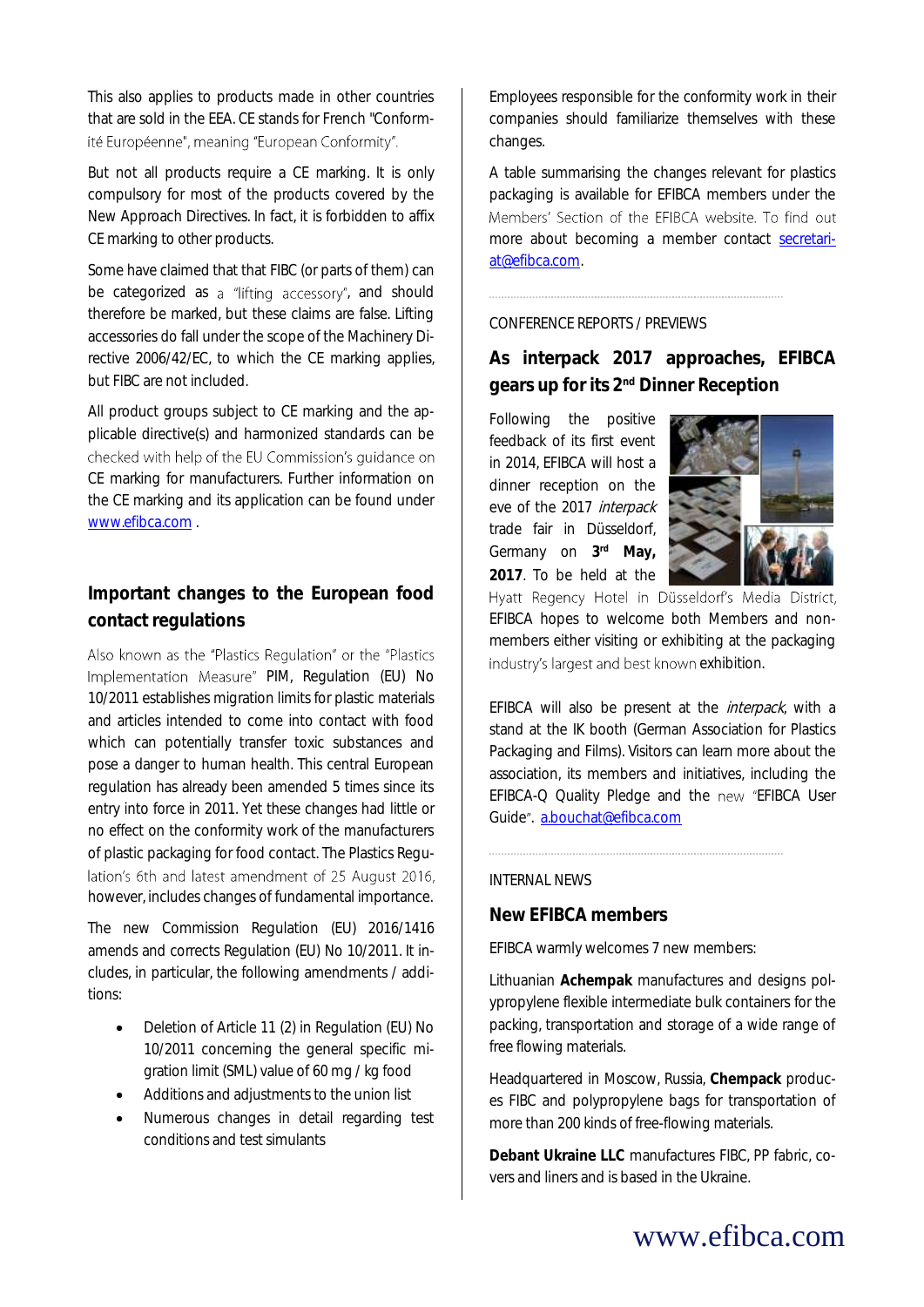**JOKE Folienschweißtechnik GmbH** specializes in tailor-made machines in the field of film sealing technology and is based in Germany.

**Shree Tirupati Balajee FIBC Pvt**. is an Indian producer of a wide range of FIBC and liners.

**Shuan Shin Filter Cloth Co. Ltd** is a Taiwan-based manufacturer of FIBC and air filter bags.

Based in Istanbul, Turkey, **Sunbag Packaging** is a manufacturer of a wide range of FIBC and accessories.

### MARKET NEWS

**Import of FIBC to the EU: Results for 1st half of 2016 show mixed results**

The first half of 2016 is showing a decline in value based imports of FIBC to the EU28 of almost 2.5% while the volume based imports have grown by almost 7% compared to the same period last year (see Table 1).

| Total FIBC Imports to the EU<br>Table 1 |
|-----------------------------------------|
|-----------------------------------------|

|                                     | 2016 1HY | 2015 1HY | Growth |
|-------------------------------------|----------|----------|--------|
| Imports to the<br>EU28 in $m \in$   | 216.8    | 222.1    | $-2.4$ |
| Total Imports to<br>EU28 in 1000 kg | 93,433   | 87,398   | 6.9    |

Source: EFIBCA 2016 (based on Eurostat)

The large gap between the euro growth figures compared to the hearty growth in volume might be explained by the drop in raw materials prices at the beginning of 2016 and the relatively strong euro against the currencies of the largest FIBC exporters to Europe in the first half of the year.

The top five importers (see Table 2) have maintained

**Table 2** Total FIBC Imports from individual countries to the EU28

#### Top 6 by value (million euro) Top 6 by quantity (1000 kg)

|                                                                                                                                                                                                                                      |                 |                                                  | 2016 1HY                                      |                                                  | 2015 1HY   |  |                       |                       | 2016 1HY                                                   |                                                |                                             |
|--------------------------------------------------------------------------------------------------------------------------------------------------------------------------------------------------------------------------------------|-----------------|--------------------------------------------------|-----------------------------------------------|--------------------------------------------------|------------|--|-----------------------|-----------------------|------------------------------------------------------------|------------------------------------------------|---------------------------------------------|
| Rank                                                                                                                                                                                                                                 | Country         | <b>FIBC</b><br>exports to<br>the EU<br>$(m \in)$ | Share of<br>total imports<br>to the EU<br>(%) | <b>FIBC</b><br>exports to<br>the EU<br>$(m \in)$ | Growth (%) |  | Rank                  | Country               | <b>FIBC</b><br>exports to<br>the EU<br>$(1000 \text{ kg})$ | Share of<br>total imports<br>to the EU<br>(% ) | <b>FIBC</b><br>exports<br>the El<br>(1000 k |
| $1 \rightarrow$                                                                                                                                                                                                                      | <b>INDIA</b>    | 101.0                                            | 46.6                                          | 98.4                                             | 2.6        |  | $1 \rightarrow$       | <b>INDIA</b>          | 51,536                                                     | 55.2                                           | 44,35                                       |
| $2 \rightarrow$                                                                                                                                                                                                                      | <b>TURKEY</b>   | 63.6                                             | 29.3                                          | 66.7                                             | $-4.7$     |  | $2 \rightarrow$       | <b>TURKEY</b>         | 18,744                                                     | 20.1                                           | 19,87                                       |
| $3 \rightarrow$                                                                                                                                                                                                                      | BANGLADE<br>SH  | 15.6                                             | 7.2                                           | 17.2                                             | $-9.5$     |  | $3 \rightarrow$       | <b>BANGLADE</b><br>SH | 8,275                                                      | 8.9                                            | 8,099                                       |
| $4 \rightarrow$                                                                                                                                                                                                                      | <b>CHINA</b>    | 9.5                                              | 4.4                                           | 12.3                                             | $-22.9$    |  | $\vert 4 \rightarrow$ | <b>CHINA</b>          | 3,459                                                      | 3.7                                            | 4,393                                       |
| $5 \rightarrow$                                                                                                                                                                                                                      | <b>SERBIA</b>   | 7.7                                              | 3.5                                           | 7.7                                              | $-0.3$     |  | $5 \rightarrow$       | <b>SERBIA</b>         | 2,771                                                      | 3                                              | 2,769                                       |
| $6 \rightarrow$                                                                                                                                                                                                                      | <b>THAILAND</b> | 4.5                                              | 2.1                                           | 4.1                                              | 9.5        |  | $6\overline{7}$       | <b>THAILAND</b>       | 2,051                                                      | 2                                              | 1.414                                       |
| Source: EFIBCA 2016 (based on Eurostat) HY = Half Year<br>→<br>no change in rank compared to previous year $\blacktriangledown$ up in rank compared to previous year $\blacktriangleright$<br>down in rank compared to previous year |                 |                                                  |                                               |                                                  |            |  |                       |                       |                                                            |                                                |                                             |

their rankings, although Thailand, with an impressive 45% boost, has claimed rank 6 for volume based exports from Vietnam for the first half of the year. While India and Bangladesh continue to grow their market share, Turkey's share is still declining, but by less than in the previous year. Interestingly, Bangladesh's growth rate (vol.) has cooled off markedly. In 2015, the country's exports grew by 25% for the year, compared to a mere 2% this year so far.

Looking back on 2015, Europe's demand for FIBC imports reached an all-time high of  $\epsilon$ 435.5 Mio, an increase of 8.7%. This was down from 2014 results (10%), but solid and slightly ahead of the 5% growth expectations for the packaging and plastics industries as a whole. That industry prognosis seemed confirmed looking at the volume based import statistics for FIBC, showing growth of 5.7%, with ca. 172 thousand tonnes of FIBCs.

The top six importers maintained their rankings for another year in a row, but with ca. 82%, the top three, India, Turkey and Bangladesh, accounted for the majority of imports to the EU by far.

While India and Bangladesh continued to grow their market share, Turkey's share fell off by 7.6% and 10.7% by value and volume respectively. Still, the "number 2" supplied roughly a quarter of the imports to the EU, somewhat less by volume but more by value. China leads the bottom half of the chart and managed to stop or at least reduce the dramatic double digit decline in its exports to the EU in 2014. Following the trend of the previous years, in 2016 China still holds on to rank 3, but continues to post sizeable losses in market share (ca. 22%) in Europe. China is the number 1 exporter of FIBC to the US market, which suggests that its strategic focus lies outside of Europe. [a.bouchat@efibca.com](mailto:a.bouchat@efibca.com)

|                                               | .00107<br>$1.9p$ $3.9p$ $4.9p$ $1.1p$ $1.9p$ $1.9p$ |                                                  |            |  |                  |                         |                                                  |                                                |                                                            |            |
|-----------------------------------------------|-----------------------------------------------------|--------------------------------------------------|------------|--|------------------|-------------------------|--------------------------------------------------|------------------------------------------------|------------------------------------------------------------|------------|
| 2016 1HY                                      |                                                     |                                                  | 2015 1HY   |  |                  |                         |                                                  | 2016 1HY                                       | 2015 1HY                                                   |            |
| <b>FIBC</b><br>ports to<br>he EU<br>$(m \in)$ | Share of<br>total imports<br>to the EU<br>$(\%)$    | <b>FIBC</b><br>exports to<br>the EU<br>$(m \in)$ | Growth (%) |  | <b>Rank</b>      | Country                 | <b>FIBC</b><br>exports to<br>the EU<br>(1000 kg) | Share of<br>total imports<br>to the EU<br>(% ) | <b>FIBC</b><br>exports to<br>the EU<br>$(1000 \text{ kg})$ | Growth (%) |
| 101.0                                         | 46.6                                                | 98.4                                             | 2.6        |  | $1 \rightarrow$  | <b>INDIA</b>            | 51,536                                           | 55.2                                           | 44,358                                                     | 16.2       |
| 63.6                                          | 29.3                                                | 66.7                                             | $-4.7$     |  | $ 2 \rightarrow$ | <b>TURKEY</b>           | 18.744                                           | 20.1                                           | 19,874                                                     | $-5.7$     |
| 15.6                                          | 7.2                                                 | 17.2                                             | $-9.5$     |  | $ 3 \rightarrow$ | <b>BANGLADE</b><br>ISH. | 8,275                                            | 8.9                                            | 8,099                                                      | 2.2        |
| 9.5                                           | 4.4                                                 | 12.3                                             | $-22.9$    |  | $4 \rightarrow$  | <b>CHINA</b>            | 3,459                                            | 3.7                                            | 4,393                                                      | $-21.3$    |
| 7.7                                           | 3.5                                                 | 7.7                                              | $-0.3$     |  | $5 \rightarrow$  | <b>SERBIA</b>           | 2,771                                            | 3                                              | 2,769                                                      | 0.1        |
| 4.5                                           | 2.1                                                 | 4.1                                              | 9.5        |  | 67               | <b>THAILAND</b>         | 2,051                                            | $\overline{2}$                                 | 1,414                                                      | 45         |
|                                               | $\sim$ $\sim$ $\sim$ $\sim$ $\sim$ $\sim$ $\sim$    |                                                  |            |  |                  |                         |                                                  |                                                |                                                            |            |